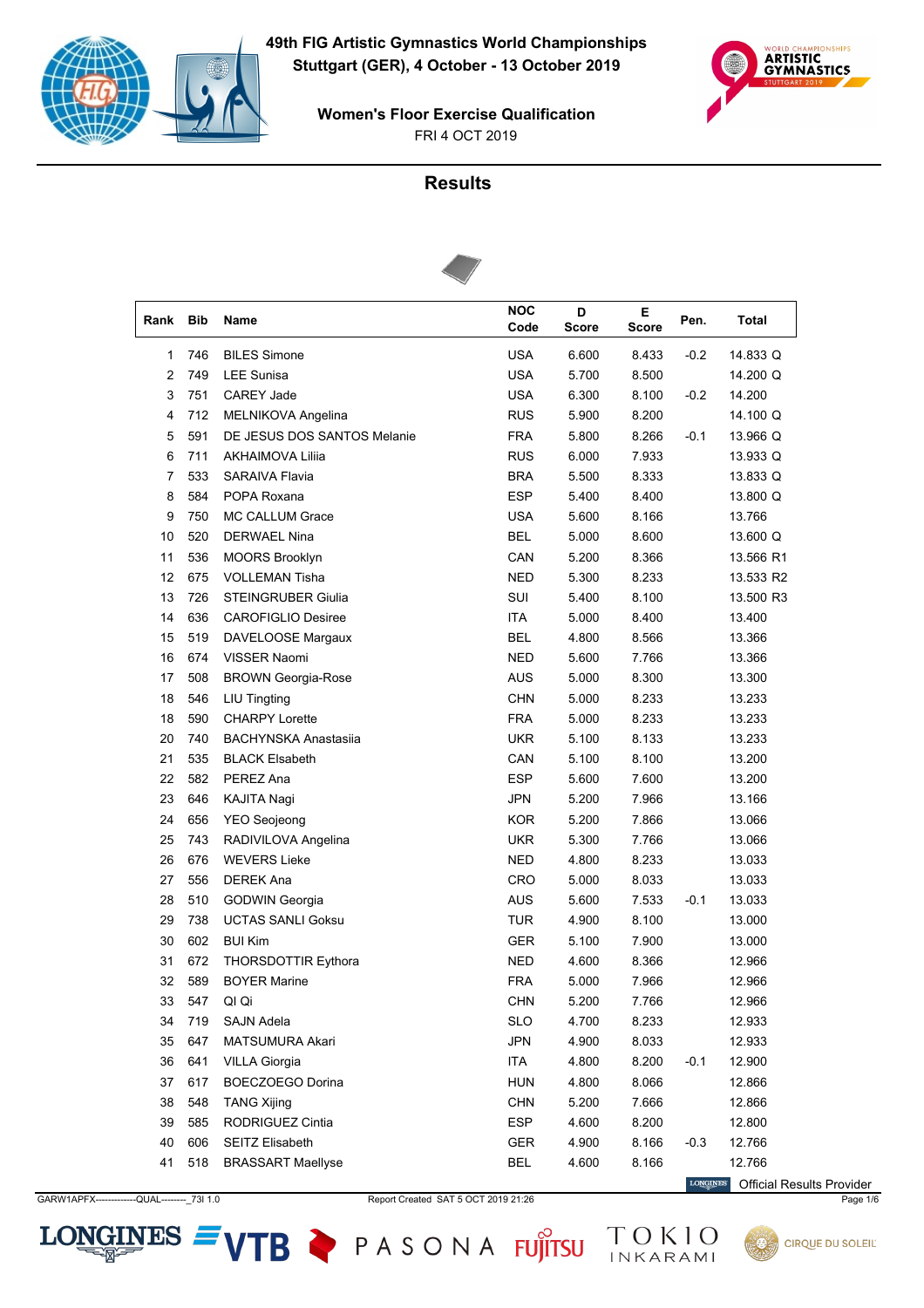



# **Results**



| Rank | <b>Bib</b> | Name                              | <b>NOC</b><br>Code | D<br><b>Score</b> | Е<br><b>Score</b> | Pen.   | <b>Total</b> |
|------|------------|-----------------------------------|--------------------|-------------------|-------------------|--------|--------------|
| 42   | 504        | MAGISTRATI Abigail                | ARG                | 4.900             | 7.866             |        | 12.766       |
| 43   | 592        | <b>FRIESS Aline</b>               | <b>FRA</b>         | 5.000             | 8.033             | $-0.3$ | 12.733       |
| 44   | 581        | <b>GONZALEZ Marina</b>            | <b>ESP</b>         | 5.100             | 7.733             | $-0.1$ | 12.733       |
| 45   | 557        | <b>VIDIAUX Marcia</b>             | <b>CUB</b>         | 5.100             | 7.633             |        | 12.733       |
| 46   | 744        | VARINSKA Diana                    | <b>UKR</b>         | 5.200             | 7.600             | $-0.1$ | 12.700       |
| 47   | 700        | <b>MEJIAS Paula</b>               | <b>PUR</b>         | 5.100             | 7.600             |        | 12.700       |
| 48   | 537        | <b>OLSEN Shallon</b>              | CAN                | 5.100             | 7.691             | $-0.1$ | 12.691       |
| 49   | 610        | XOULOGI Ioanna                    | <b>GRE</b>         | 4.600             | 8.066             |        | 12.666       |
| 50   | 710        | AGAFONOVA Anastasija              | <b>RUS</b>         | 4.900             | 7.766             |        | 12.666       |
| 51   | 665        | <b>TRACIE Ang</b>                 | <b>MAS</b>         | 4.600             | 8.033             |        | 12.633       |
| 52   | 561        | <b>HOLASOVA Aneta</b>             | <b>CZE</b>         | 4.900             | 7.733             |        | 12.633       |
| 53   | 529        | <b>COSTA Leticia</b>              | <b>BRA</b>         | 5.000             | 7.633             |        | 12.633       |
| 54   | 696        | KIM Su Jong                       | <b>PRK</b>         | 5.200             | 7.433             |        | 12.633       |
| 55   | 545        | LI Shijia                         | <b>CHN</b>         | 4.500             | 8.200             | $-0.1$ | 12.600       |
| 56   | 524        | ALISTRATAVA Anastasiya            | <b>BLR</b>         | 4.900             | 7.800             | $-0.1$ | 12.600       |
| 57   | 621        | <b>SCHERMANN Bianka</b>           | <b>HUN</b>         | 5.100             | 7.500             |        | 12.600       |
| 58   | 654        | <b>LEE Yunseo</b>                 | <b>KOR</b>         | 5.200             | 7.400             |        | 12.600       |
| 59   | 502        | <b>DOMINICI Martina</b>           | ARG                | 5.000             | 7.866             | $-0.3$ | 12.566       |
| 60   | 663        | <b>ABDUL HADI Farah Ann</b>       | <b>MAS</b>         | 4.700             | 7.866             |        | 12.566       |
| 61   | 686        | <b>COLLANTES DE RIGLOS Sandra</b> | <b>PER</b>         | 4.800             | 7.766             |        | 12.566       |
| 62   | 642        | <b>FRANCIS Danusia</b>            | JAM                | 4.900             | 7.666             |        | 12.566       |
| 62   | 651        | <b>EOM Dohyun</b>                 | <b>KOR</b>         | 4.900             | 7.666             |        | 12.566       |
| 64   | 649        | <b>TERAMOTO Asuka</b>             | <b>JPN</b>         | 5.200             | 7.366             |        | 12.566       |
| 65   | 575        | <b>MOHAMED Mandy</b>              | EGY                | 4.800             | 7.733             |        | 12.533       |
| 66   | 597        | <b>FENTON Georgia-Mae</b>         | <b>GBR</b>         | 4.700             | 7.800             |        | 12.500       |
| 67   | 645        | <b>HATAKEDA Hitomi</b>            | <b>JPN</b>         | 5.100             | 7.700             | $-0.3$ | 12.500       |
| 68   | 540        | WOO Victoria                      | CAN                | 4.800             | 7.700             |        | 12.500       |
| 69   | 598        | JAMES Taeja                       | <b>GBR</b>         | 5.500             | 7.300             | $-0.3$ | 12.500       |
| 70   | 694        | KIM Son Hyang                     | <b>PRK</b>         | 5.400             | 7.100             |        | 12.500       |
| 71   | 509        | <b>FOLINO Talia</b>               | <b>AUS</b>         | 4.800             | 7.683             |        | 12.483       |
| 72   | 724        | <b>KAESLIN Ilaria</b>             | SUI                | 4.600             | 7.966             | $-0.1$ | 12.466       |
| 73   | 667        | <b>GARCIA Elsa</b>                | <b>MEX</b>         | 4.600             | 7.866             |        | 12.466       |
| 74   | 503        | FERNANDEZ Luna                    | ARG                | 4.600             | 7.833             |        | 12.433       |
| 75   | 599        | <b>KINSELLA Alice</b>             | GBR                | 5.000             | 7.433             |        | 12.433       |
| 76   | 596        | <b>DOWNIE Elissa</b>              | GBR                | 5.500             | 6.933             |        | 12.433       |
| 77   | 514        | <b>HAEMMERLE Elisa</b>            | AUT                | 4.400             | 8.000             |        | 12.400       |
| 78   | 607        | VOSS Sarah                        | GER                | 5.100             | 7.700             | -0.4   | 12.400       |
| 79   | 639        | <b>IORIO Elisa</b>                | <b>ITA</b>         | 4.900             | 7.600             | $-0.1$ | 12.400       |
| 80   | 693        | AN Chang Ok                       | <b>PRK</b>         | 5.300             | 7.200             | $-0.1$ | 12.400       |
| 81   | 705        | <b>HOLBURA Maria</b>              | ROU                | 4.900             | 7.466             |        | 12.366       |
| 82   | 635        | RAZ Lihie                         | <b>ISR</b>         | 4.700             | 7.633             |        | 12.333       |

 $LONGINES =$ 

GARW1APFX------------QUAL---------\_73I 1.0 Report Created SAT 5 OCT 2019 21:26 Page 2/6

VTB PASONA FUJITSU TOKIO

 $\label{eq:conformal} \begin{minipage}{.4\linewidth} \textbf{LONGINES} \end{minipage}$ Official Results Provider

**CIRQUE DU SOLEIL**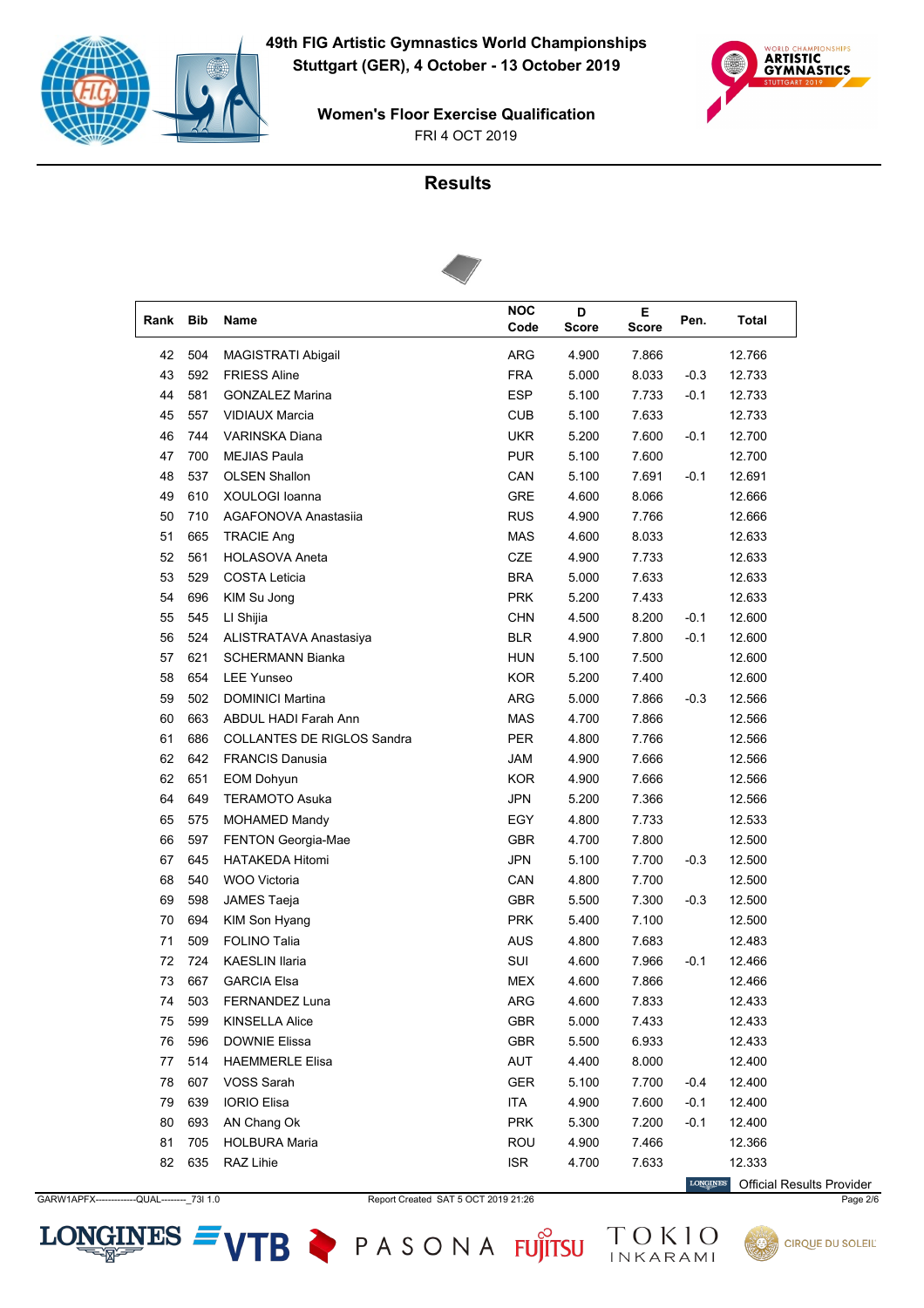



# **Results**



| Rank | <b>Bib</b> | Name                               | <b>NOC</b><br>Code | D<br><b>Score</b> | Е<br><b>Score</b> | Pen.   | <b>Total</b> |
|------|------------|------------------------------------|--------------------|-------------------|-------------------|--------|--------------|
| 82   | 739        | <b>YILMAZ Tutya</b>                | <b>TUR</b>         | 4.700             | 7.633             |        | 12.333       |
| 84   | 732        | <b>CASTLES Jessica</b>             | SWE                | 5.000             | 7.333             |        | 12.333       |
| 85   | 689        | <b>JANIK Gabriela</b>              | POL                | 4.400             | 7.900             |        | 12.300       |
| 85   | 718        | <b>KYSSELEF Tjasa</b>              | <b>SLO</b>         | 4.400             | 7.900             |        | 12.300       |
| 87   | 688        | ORREGO Ariana                      | <b>PER</b>         | 4.700             | 7.600             |        | 12.300       |
| 88   | 671        | <b>MORENO Alexa</b>                | MEX                | 5.000             | 7.300             |        | 12.300       |
| 89   | 669        | <b>GUTIERREZ Anapaula</b>          | <b>MEX</b>         | 4.700             | 7.566             |        | 12.266       |
| 90   | 618        | KOVACS Zsofia                      | <b>HUN</b>         | 5.000             | 7.533             | $-0.3$ | 12.233       |
| 91   | 542        | <b>CASTRO Simona</b>               | CHI                | 4.900             | 7.333             |        | 12.233       |
| 92   | 609        | <b>KATSALI Elvira</b>              | <b>GRE</b>         | 4.500             | 7.700             |        | 12.200       |
| 92   | 660        | <b>STALINKEVICIUTE Egle</b>        | LTU                | 4.500             | 7.700             |        | 12.200       |
| 94   | 601        | KHARENKOVA Maria                   | GEO                | 4.600             | 7.600             |        | 12.200       |
| 95   | 523        | VANSTEENKISTE Jade                 | <b>BEL</b>         | 4.800             | 7.400             |        | 12.200       |
| 96   | 644        | <b>WILLIAMS Toni-Ann</b>           | <b>JAM</b>         | 4.600             | 7.566             |        | 12.166       |
| 96   | 659        | <b>VIHROVA Elina</b>               | LAT                | 4.600             | 7.566             |        | 12.166       |
| 98   | 603        | <b>PETZ Emelie</b>                 | <b>GER</b>         | 4.900             | 7.366             | $-0.1$ | 12.166       |
| 99   | 619        | <b>MAKRA Noemi</b>                 | <b>HUN</b>         | 4.600             | 7.533             |        | 12.133       |
| 100  | 722        | ELPITIYA BADALGE DONA Milka Gehani | SRI                | 4.800             | 7.333             |        | 12.133       |
| 101  | 628        | RYAN Megan                         | <b>IRL</b>         | 4.400             | 7.700             |        | 12.100       |
| 102  | 505        | PISOS Agustina                     | <b>ARG</b>         | 4.500             | 7.600             |        | 12.100       |
| 103  | 638        | <b>DAMATO Asia</b>                 | <b>ITA</b>         | 4.700             | 7.400             |        | 12.100       |
| 104  | 723        | <b>BARLOGGIO Caterina</b>          | SUI                | 4.400             | 7.666             |        | 12.066       |
| 105  | 702        | <b>CRISAN</b> Ioana                | <b>ROU</b>         | 4.800             | 7.266             |        | 12.066       |
| 106  | 754        | KHALILOVA Ominakhon                | <b>UZB</b>         | 4.500             | 7.533             |        | 12.033       |
| 107  | 652        | <b>HAM Miju</b>                    | <b>KOR</b>         | 4.600             | 7.700             | $-0.3$ | 12.000       |
| 108  | 698        | <b>DIAZ Karelys</b>                | <b>PUR</b>         | 4.600             | 7.400             |        | 12.000       |
| 108  | 737        | SAVRANBASI Nazli                   | <b>TUR</b>         | 4.600             | 7.400             |        | 12.000       |
| 110  | 703        | <b>GHICIUC Carmen</b>              | ROU                | 4.400             | 7.566             |        | 11.966       |
| 111  | 632        | SAZONOVA Irina                     | <b>ISL</b>         | 4.500             | 7.466             |        | 11.966       |
| 112  | 691        | <b>MARTINS Filipa</b>              | <b>POR</b>         | 5.000             | 7.266             | $-0.3$ | 11.966       |
| 113  | 731        | ADLERTEG Jonna                     | SWE                | 4.100             | 7.833             |        | 11.933       |
| 114  | 563        | <b>JIRIKOVA Lucie</b>              | <b>CZE</b>         | 4.500             | 7.433             |        | 11.933       |
| 115  | 733        | <b>FANG Ko-Ching</b>               | <b>TPE</b>         | 4.700             | 7.233             |        | 11.933       |
| 116  | 515        | <b>MADER Jasmin</b>                | <b>AUT</b>         | 4.500             | 7.400             |        | 11.900       |
| 116  | 679        | SOEDERSTROEM Julie                 | <b>NOR</b>         | 4.500             | 7.400             |        | 11.900       |
| 118  | 742        | OSIPOVA Valerija                   | <b>UKR</b>         | 4.700             | 7.200             |        | 11.900       |
| 119  | 608        | <b>AFRATI Argyro</b>               | GRE                | 4.500             | 7.466             | $-0.1$ | 11.866       |
| 120  | 707        | <b>DARIES Naveen</b>               | <b>RSA</b>         | 4.800             | 7.366             | $-0.3$ | 11.866       |
| 120  | 759        | TRAN Doan Quynh Nam                | VIE                | 4.800             | 7.366             | $-0.3$ | 11.866       |
| 122  | 690        | CARDOSO Beatriz                    | <b>POR</b>         | 4.600             | 7.266             |        | 11.866       |
| 122  | 735        | TING Hua-Tien                      | <b>TPE</b>         | 4.600             | 7.266             |        | 11.866       |

GARW1APFX------------QUAL---------\_73I 1.0 Report Created SAT 5 OCT 2019 21:26 Page 3/6

 $LONGINES =$ 

VTB PASONA FUJITSU TOKIO

 $\label{eq:conformal} \begin{minipage}{.4\linewidth} \textbf{LONGINES} \end{minipage}$ Official Results Provider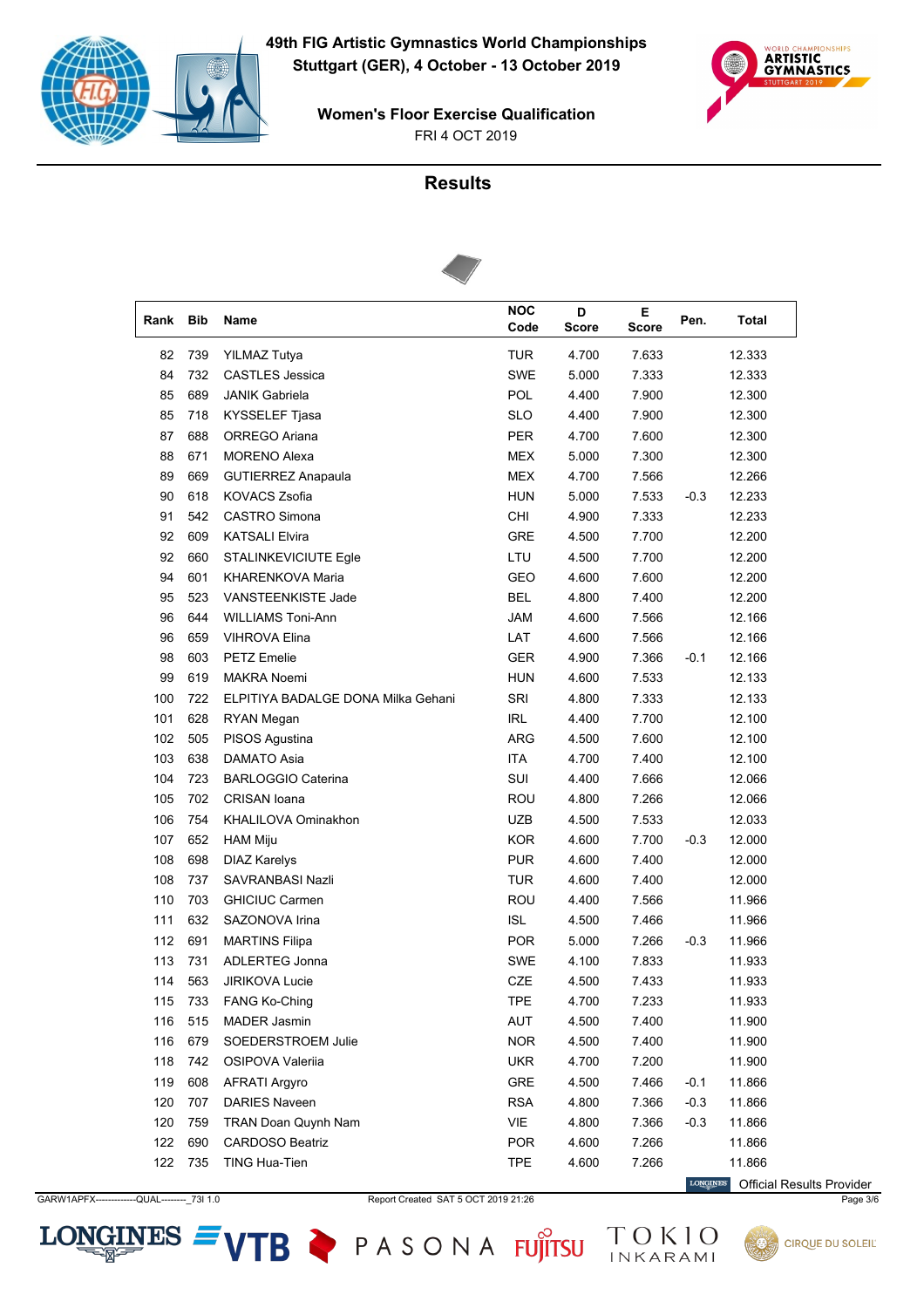



# **Results**



| Rank | Bib | Name                          | <b>NOC</b> | D     | Е     | Pen.   | Total  |
|------|-----|-------------------------------|------------|-------|-------|--------|--------|
|      |     |                               | Code       | Score | Score |        |        |
| 124  | 713 | SHCHEKOLDINA Aleksandra       | <b>RUS</b> | 4.900 | 6.966 |        | 11.866 |
| 125  | 627 | <b>MOLLOY Kate</b>            | <b>IRL</b> | 4.100 | 7.733 |        | 11.833 |
| 126  | 709 | ROOSKRANTZ Caitlin            | <b>RSA</b> | 4.300 | 7.533 |        | 11.833 |
| 127  | 530 | <b>FIDELIS Thais</b>          | <b>BRA</b> | 5.000 | 7.133 | $-0.3$ | 11.833 |
| 128  | 729 | <b>BUNCE Chiara</b>           | <b>SVK</b> | 4.300 | 7.500 |        | 11.800 |
| 129  | 755 | <b>DE SOUSA Katriel</b>       | <b>VEN</b> | 4.500 | 7.300 |        | 11.800 |
| 130  | 670 | LAGO Ana                      | MEX        | 4.900 | 6.900 |        | 11.800 |
| 131  | 516 | <b>MAENNERSDORFER Marlies</b> | AUT        | 4.200 | 7.566 |        | 11.766 |
| 132  | 525 | <b>TRAUKOVA Hanna</b>         | <b>BLR</b> | 4.300 | 7.466 |        | 11.766 |
| 132  | 730 | MOKOSOVA Barbora              | <b>SVK</b> | 4.300 | 7.466 |        | 11.766 |
| 134  | 682 | <b>FISHWICK Maia</b>          | <b>NZL</b> | 4.400 | 7.366 |        | 11.766 |
| 135  | 629 | <b>SLEVIN Emma</b>            | <b>IRL</b> | 4.300 | 7.533 | $-0.1$ | 11.733 |
| 135  | 678 | <b>ERICHSEN Julie</b>         | <b>NOR</b> | 4.300 | 7.533 | $-0.1$ | 11.733 |
| 137  | 558 | PHILASSIDES Gloria            | <b>CYP</b> | 4.200 | 7.533 |        | 11.733 |
| 138  | 757 | DO van Anh                    | VIE        | 4.100 | 7.600 |        | 11.700 |
| 139  | 683 | <b>MCGREGOR Courtney</b>      | <b>NZL</b> | 4.400 | 7.400 | $-0.1$ | 11.700 |
| 140  | 576 | <b>SALEM Farah</b>            | EGY        | 4.500 | 7.133 |        | 11.633 |
| 141  | 699 | <b>LEON Bianca</b>            | <b>PUR</b> | 4.000 | 7.600 |        | 11.600 |
| 142  | 562 | <b>JESSENOVA Sandra</b>       | <b>CZE</b> | 4.200 | 7.366 |        | 11.566 |
| 143  | 725 | <b>SIEGENTHALER Stefanie</b>  | SUI        | 4.300 | 7.333 | $-0.1$ | 11.533 |
| 144  | 612 | <b>DEL VALLE Kimberly</b>     | <b>GUA</b> | 4.600 | 7.233 | $-0.3$ | 11.533 |
| 145  | 752 | ULMASOVA Indira               | UZB        | 4.500 | 7.033 |        | 11.533 |
| 146  | 634 | <b>LAVY Meitar</b>            | <b>ISR</b> | 4.400 | 7.400 | $-0.3$ | 11.500 |
| 147  | 526 | <b>COLE Kaylee</b>            | <b>BOL</b> | 4.200 | 7.300 |        | 11.500 |
| 148  | 623 | <b>IRFANALUTHFI Rifda</b>     | <b>INA</b> | 4.500 | 7.000 |        | 11.500 |
| 149  | 501 | <b>NAIR Sofia</b>             | ALG        | 4.100 | 7.366 |        | 11.466 |
| 150  | 512 | NEDOV Emma                    | <b>AUS</b> | 4.800 | 7.066 | $-0.4$ | 11.466 |
| 151  | 624 | <b>DAS Pranati</b>            | <b>IND</b> | 4.400 | 7.066 |        | 11.466 |
| 152  | 734 | <b>LAI Chin</b>               | <b>TPE</b> | 4.700 | 6.766 |        | 11.466 |
| 153  | 588 | OJALA Rosanna                 | <b>FIN</b> | 3.800 | 7.633 |        | 11.433 |
| 154  | 680 | <b>TRONRUD Maria</b>          | <b>NOR</b> | 4.200 | 7.333 | $-0.1$ | 11.433 |
| 155  | 633 | <b>GILADI</b> Gaya            | <b>ISR</b> | 4.400 | 7.233 | $-0.2$ | 11.433 |
| 156  | 573 | <b>HUSSEIN Farah</b>          | EGY        | 4.800 | 6.733 | $-0.1$ | 11.433 |
| 157  | 507 | <b>ASSADOURIAN Anahit</b>     | <b>ARM</b> | 3.900 | 7.500 |        | 11.400 |
| 158  | 662 | <b>MORDENTI Celeste</b>       | LUX        | 4.200 | 7.200 |        | 11.400 |
| 159  | 611 | <b>BONIFASI Marcela</b>       | <b>GUA</b> | 4.600 | 6.900 | $-0.1$ | 11.400 |
| 160  | 578 | <b>GRANDE Alexa</b>           | ESA        | 4.600 | 6.866 | $-0.1$ | 11.366 |
| 161  | 517 | NEKRASOVA Marina              | AZE        | 4.700 | 6.666 |        | 11.366 |
| 162  | 550 | <b>MESA Angelica</b>          | COL        | 3.900 | 7.433 |        | 11.333 |
| 163  | 565 | PONIZILOVA Dominika           | CZE        | 4.200 | 7.133 |        | 11.333 |
| 164  | 534 | <b>MADSEN Laney</b>           | <b>BUL</b> | 4.800 | 6.533 |        | 11.333 |

GARW1APFX------------QUAL---------\_73I 1.0 Report Created SAT 5 OCT 2019 21:26 Page 4/6

**LONGINES** Official Results Provider

**CIRQUE DU SOLEIL** 



VTB PASONA FUJITSU TOKIO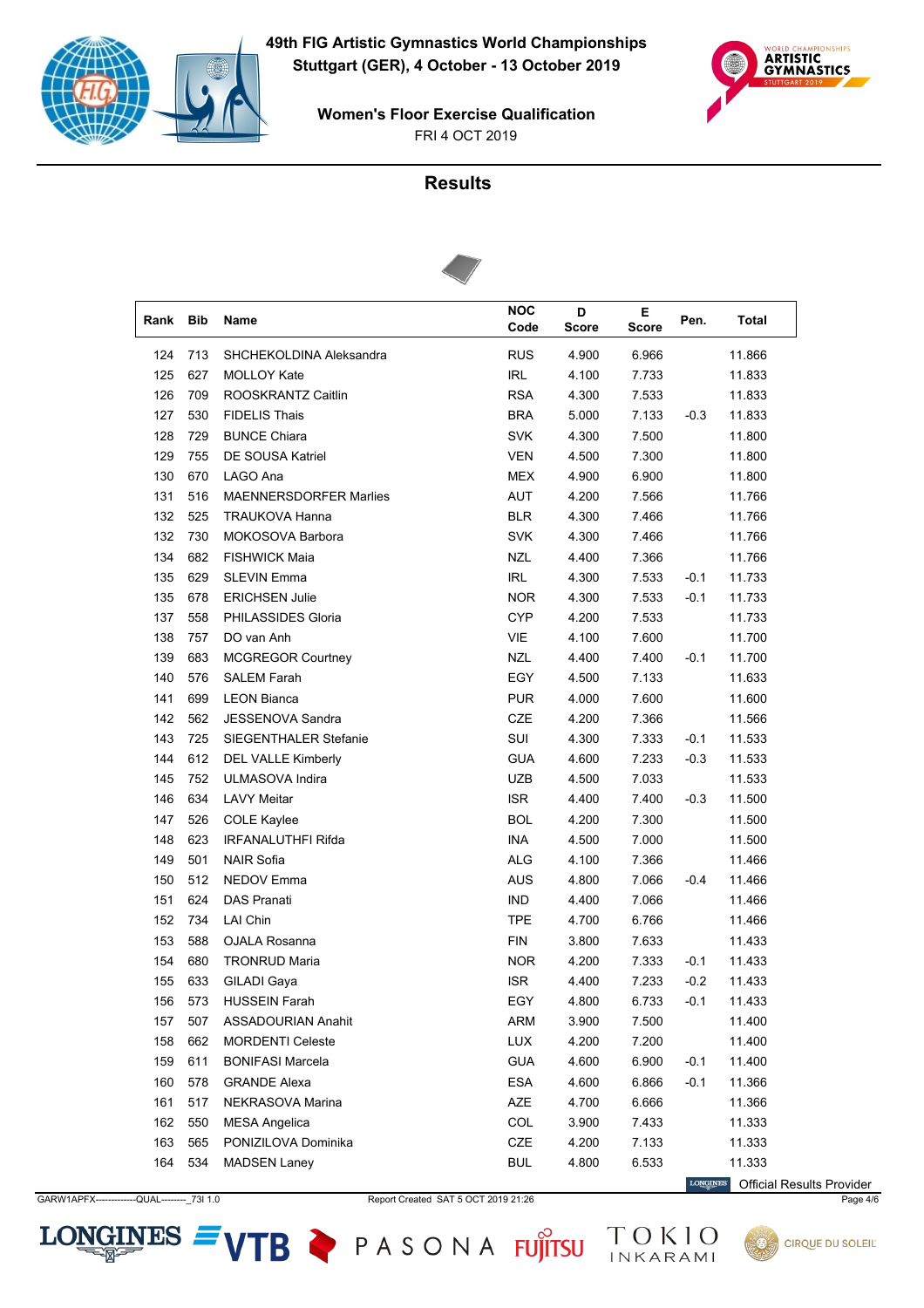



# **Results**



| Rank | Bib | Name                        | <b>NOC</b><br>Code | D<br><b>Score</b> | Е<br>Score | Pen.   | Total      |
|------|-----|-----------------------------|--------------------|-------------------|------------|--------|------------|
| 165  | 708 | <b>RANKOE Mammule</b>       | <b>RSA</b>         | 4.100             | 7.200      |        | 11.300     |
| 166  | 753 | CHUSOVITINA Oksana          | UZB                | 4.200             | 7.100      |        | 11.300     |
| 167  | 716 | TAN Sze En                  | <b>SGP</b>         | 4.200             | 7.166      | $-0.1$ | 11.266     |
| 168  | 586 | <b>LEINONEN Maija</b>       | <b>FIN</b>         | 4.300             | 6.966      |        | 11.266     |
| 169  | 554 | <b>MONTOYA Camila</b>       | CRC                | 4.400             | 6.866      |        | 11.266     |
| 170  | 745 | <b>CEDRES Pierina</b>       | URU                | 4.000             | 7.233      |        | 11.233     |
| 171  | 721 | <b>ZIVADINOVIC Kristina</b> | <b>SRB</b>         | 4.400             | 7.100      | $-0.3$ | 11.200     |
| 172  | 657 | DUBOVA Anastasija           | LAT                | 3.500             | 7.666      |        | 11.166     |
| 173  | 543 | <b>SANTI Franchesca</b>     | <b>CHI</b>         | 4.500             | 6.966      | $-0.3$ | 11.166     |
| 174  | 555 | SALAS Heika del Sol         | <b>CRC</b>         | 4.200             | 6.966      |        | 11.166     |
| 175  | 613 | PALACIOS Ana Irene          | <b>GUA</b>         | 4.800             | 6.566      | $-0.2$ | 11.166     |
| 176  | 566 | <b>GILBERG Victoria</b>     | <b>DEN</b>         | 4.300             | 7.133      | $-0.3$ | 11.133     |
| 177  | 643 | <b>RICHMON Kiara</b>        | <b>JAM</b>         | 4.000             | 7.133      |        | 11.133     |
| 178  | 551 | RODRIGUEZ Nataly            | COL                | 4.400             | 7.033      | $-0.3$ | 11.133     |
| 179  | 625 | <b>NAYAK Pranati</b>        | <b>IND</b>         | 4.300             | 6.833      |        | 11.133     |
| 180  | 717 | <b>BELAK Teja</b>           | <b>SLO</b>         | 4.500             | 6.633      |        | 11.133     |
| 181  | 579 | <b>RUANO Paola</b>          | ESA                | 3.900             | 7.200      |        | 11.100     |
| 182  | 553 | ALVARADO Luciana            | <b>CRC</b>         | 4.600             | 6.500      |        | 11.100     |
| 183  | 664 | TAN ING Yueh                | <b>MAS</b>         | 4.300             | 6.700      |        | 11.000     |
| 184  | 704 | <b>GOLGOTA Denisa</b>       | <b>ROU</b>         | 5.200             | 5.800      |        | 11.000     |
| 185  | 661 | VOSTRUCHOVAITE Agata        | LTU                | 4.300             | 6.766      | $-0.1$ | 10.966     |
| 186  | 552 | <b>VILLEGAS Maria</b>       | COL                | 4.400             | 6.533      |        | 10.933     |
| 187  | 697 | RI Su Ryon                  | <b>PRK</b>         | 4.700             | 6.266      | $-0.1$ | 10.866     |
| 188  | 541 | RUTTY Raegan                | CAY                | 3.900             | 7.300      | $-0.4$ | 10.800     |
| 189  | 568 | <b>WINTHER Emilie</b>       | <b>DEN</b>         | 4.100             | 6.600      |        | 10.700     |
| 190  | 658 | RIBALCENKO Marija           | LAT                | 4.200             | 6.400      |        | 10.600     |
| 191  | 760 | AGBA Annabel                | <b>NGR</b>         | 3.900             | 6.775      | $-0.1$ | 10.575     |
| 192  | 684 | GODOY Cloe                  | <b>PAN</b>         | 3.300             | 7.266      |        | 10.566     |
| 193  | 687 | <b>DIAZ Fabiola</b>         | PER                | 3.700             | 6.800      |        | 10.500     |
| 194  | 587 | <b>NIEMINEN Nitta</b>       | <b>FIN</b>         | 4.400             | 6.500      | $-0.6$ | 10.300     |
| 195  | 577 | <b>TAMAN Nancy Taman</b>    | EGY                | 4.300             | 6.300      | $-0.3$ | 10.300     |
| 196  | 527 | SORIA GALVARRO Dianne       | <b>BOL</b>         | 3.900             | 6.400      | $-0.1$ | 10.200     |
| 197  | 567 | <b>KAJOE Victoria</b>       | DEN                | 4.300             | 6.200      | $-0.3$ | 10.200     |
| 198  | 685 | RODRIGUEZ Laura             | <b>PAN</b>         | 2.900             | 7.100      |        | 10.000     |
| 199  | 720 | RAJCIC Aleksandra           | SRB                | 4.000             | 5.966      | $-0.3$ | 9.666      |
| 200  | 736 | <b>SAKR Chahed</b>          | <b>TUN</b>         | 3.600             | 5.966      |        | 9.566      |
| 201  | 569 | <b>BETANCES Camil</b>       | <b>DOM</b>         | 4.200             | 5.300      |        | 9.500      |
| 202  | 756 | <b>LEON Milca</b>           | <b>VEN</b>         | 3.400             | 6.033      |        | 9.433      |
| 203  | 570 | <b>CONTRERAS Sandra</b>     | <b>DOM</b>         | 4.200             | 5.600      | $-0.4$ | 9.400      |
|      | 528 | <b>BARBOSA Jade</b>         | <b>BRA</b>         |                   |            |        | <b>DNS</b> |
|      | 626 | <b>BUDDA REDDY Aruna</b>    | <b>IND</b>         |                   |            |        | <b>DNS</b> |

GARW1APFX------------QUAL---------\_73I 1.0 Report Created SAT 5 OCT 2019 21:26 Page 5/6

 $\label{eq:conformal} \begin{minipage}{.4\linewidth} \textbf{LONGINES} \end{minipage}$ Official Results Provider

**CIRQUE DU SOLEIL**